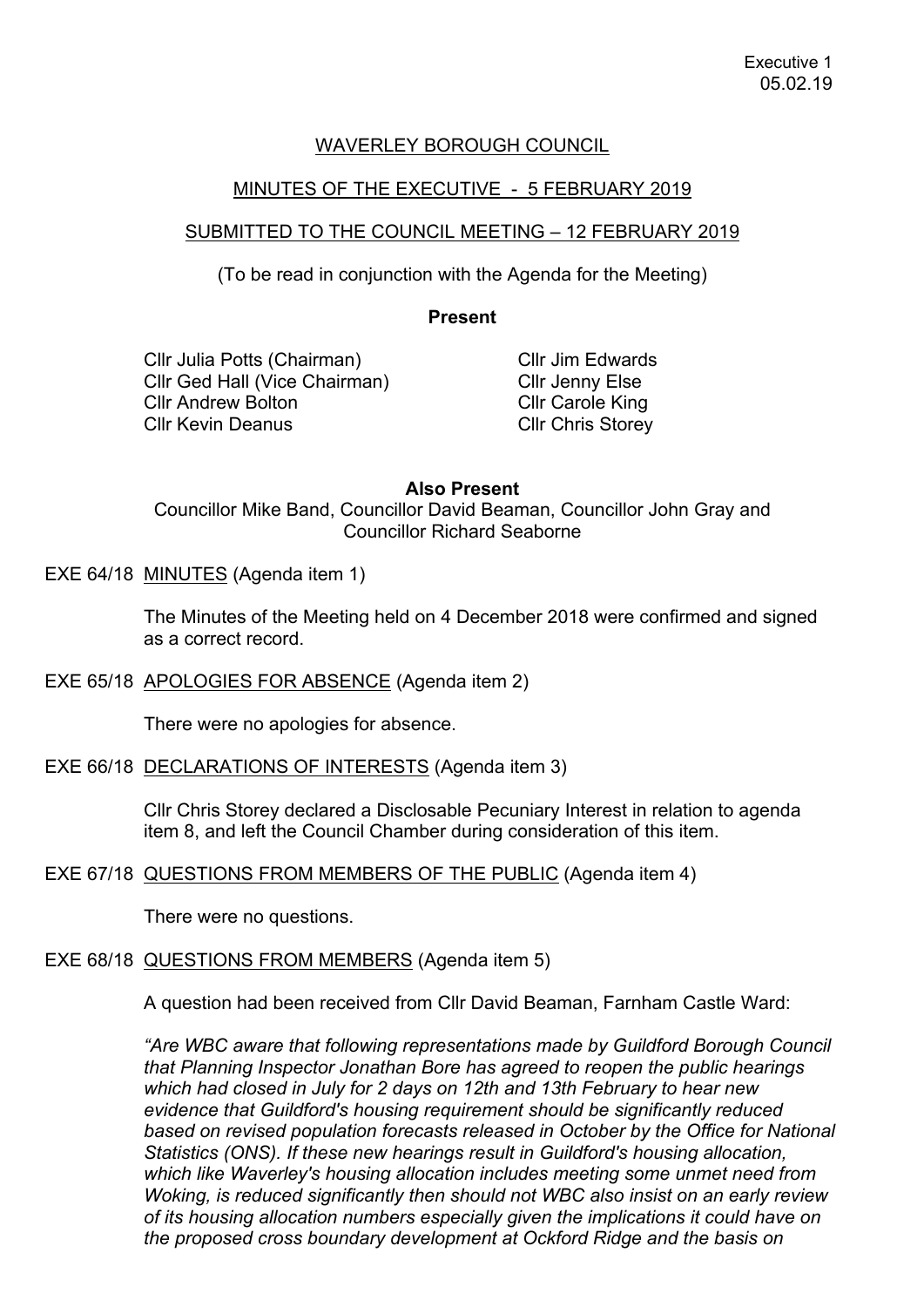*which the appeal against development of land West of Folly Hill has been allowed. Click on the following link for further details :-*

*<https://www.getsurrey.co.uk/news/surrey-news/date-set-new-local-plan-15580184> "*

The following response has been provided by the Portfolio Holder for Planning Policy and Customer Services:

"In the Examination of the Waverley Borough Local Plan Part 1, it was the 2014 based household projections, (published in 2016), that were used by the inspector as the demographic starting point for identifying Waverley's housing need, as these were the most up-to-date household projections available at the time.

Since then the 2016 Household Projections have been released as well as new national planning policy in the form of an update to the NPPF, published in July 2018. The new 2018 NPPF sets out a standard method for calculating the housing requirement. The Government recently consulted on some proposed changes to the NPPF relating to how Councils should calculate their housing requirement. They are proposing in the short term that Councils must use the 2014-based household projections. They are also proposing to make it clear that the 2016 household projections are not a reason to justify lower housing need. This is because the government does not consider that the 2016 household projections will deliver the number of homes that are needed and will not tackle house price affordability.

The Guildford Local Plan Examination is affected by the transitional arrangements regarding the application of the new NPPF. Because it was submitted when it was, it is being examined under the 2012 NPPF rather that the 2018 NPPF. As with the Waverley Plan, the Inspector wanted to have regard to the most up to date demographic projections. Because the 2016-based projections were published during the Examination of the Guildford Local Plan, the Council was, therefore, asked by the Inspector to comment on their implications. The Inspector has since decided to have two further Examination hearings on  $12<sup>th</sup>$  and  $13<sup>th</sup>$  February. The Inspector has set out the matters he wants to discuss at these further hearings. His note covers the appropriateness of using the 2016-based projections for Guildford's Plan and goes on to pose a number of questions that presumably will form the basis of the discussion at the sessions on  $12<sup>th</sup>$  and  $13<sup>th</sup>$  February.

In his note, the Inspector has commented that the recent Government consultation regarding the continued use of the 2014-based projections has been directed at plans using the standard method for calculating the housing need rather than plans like Guildford's, that are being examined under the old policies in the 2012 NPPF.

You have asked if the outcome of the Guildford examination is that the housing requirement is reduced, should Waverley Borough Council not also insist on an early review of its housing allocation. If the Council wanted to revisit its housing requirement then this would need to be through a review of the Local Plan. Such a review would be outside the transitional arrangements that affect Guildford and any new plan would, therefore, be assessed against the 2018 NPPF and the application of the Standard Method. The recent consultation on proposed changes to the NPPF, make it clear that pending a more detailed review of the Standard Method, the Government's intention is for Plans examined under the 2018 NPPF is to use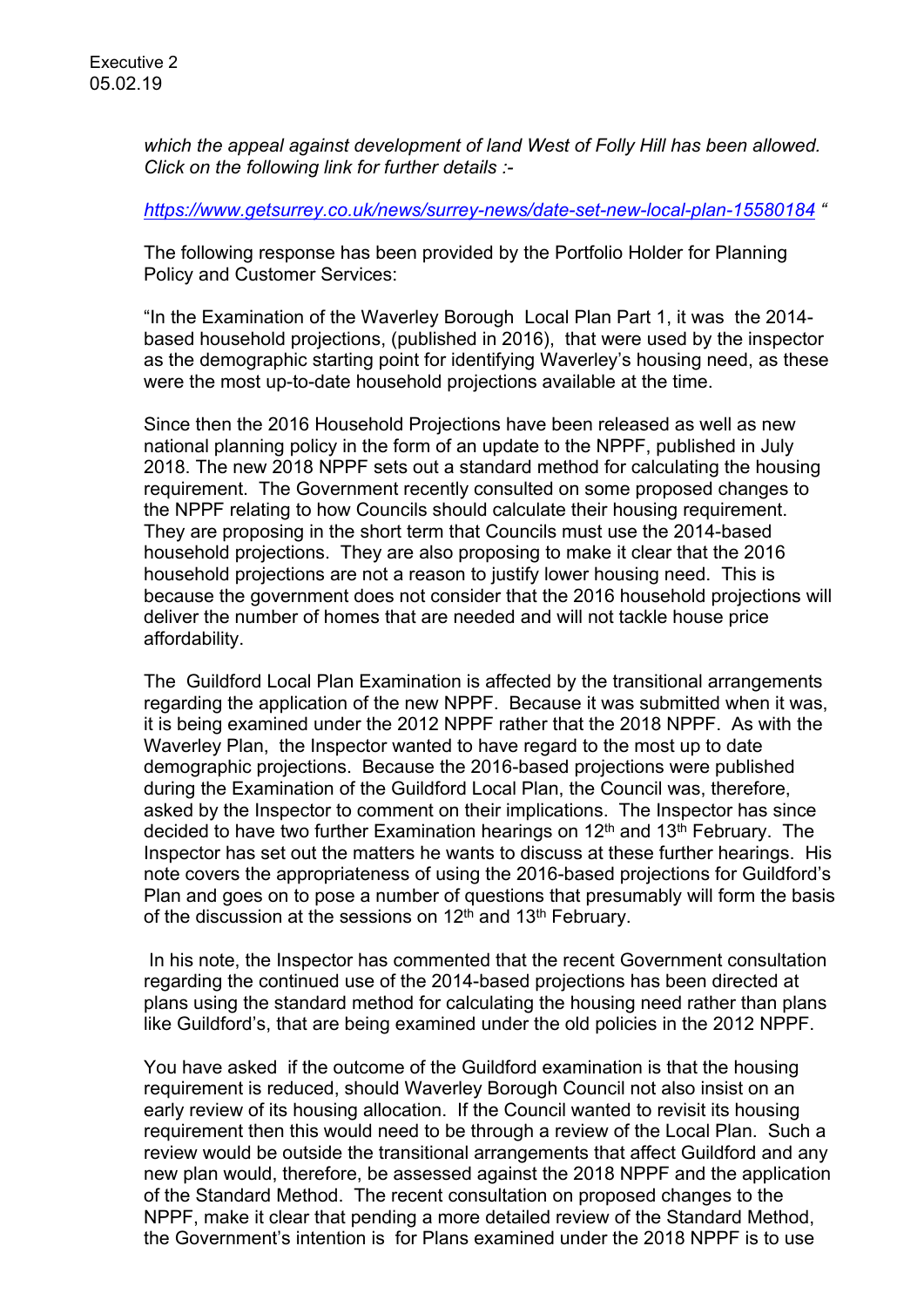the 2014-based projections to determine need rather than the 2016-based projections."

#### **PART I - RECOMMENDATIONS TO THE COUNCIL**

The background papers relating to the following items are as specified in the reports included in the original agenda papers.

### EXE 69/18 MEDIUM TERM FINANCIAL PLAN 2019/20 - 2021/22 AND GENERAL FUND BUDGET 2019/20 (Agenda item 6)

- 69.1 Cllr Beaman, Chairman of the Value for Money and Customer Services Overview and Scrutiny Committee, advised the Executive that the Overview and Scrutiny had had a meeting dedicated to scrutiny of the budget papers, to which all councillors had been invited. The Committee welcomed the balanced budget that had been presented, and the proposals to maintain the level of community grant funding and to freeze car parking charges for the forthcoming year.
- 69.2 The Committee had some suggestions in relation to the schedule of fees and charges, to get a better understanding of the relative value of the various fees and charges to the council, and recommended that a comprehensive review of fees and charges be undertaken over the coming year.
- 69.3 Cllr Band echoed the comments of Cllr Beaman, but recognised that the seriousness of the projected budget shortfall for the period 2020-2023, which would require councillors to think carefully about services provided. The target of saving £1.7m over three years through business transformation needed to be an integral part of thinking and planning.
- 69.4 Cllr Hall, Portfolio Holder for Finance and Communications, reassured councillors that the need for more detail in relation to business transformation savings was understood, and was in hand.
- 69.5 Cllr Hall commended officers and councillors for their hard work over a number of months that enabled him to present a balanced budget for the General Fund for 2019/20. It was a prudent budget that protected services and ensured no reduction in funding to the council's community organisation partners. There were also no increases in car parking charges proposed for next year. It was proposed to increase Waverley's portion of the council tax, by 2.99%, which was essential to help offset inflation on service costs.
- 69.6 The financial projection for the medium term showed a shortfall of £3.8m over the next 3 years, and there was still some uncertainty in the projections in relation to the national economic position and cost pressures filtering down from Surrey County Council. Addressing the shortfall would be extremely challenging, but work was underway across a number of projects to target key areas of savings.
- 69.7 Cllr Hall concluded that the General Fund budget for 2019/20, was fair, balanced and prudent, and he urged its endorsement to Council. The Leader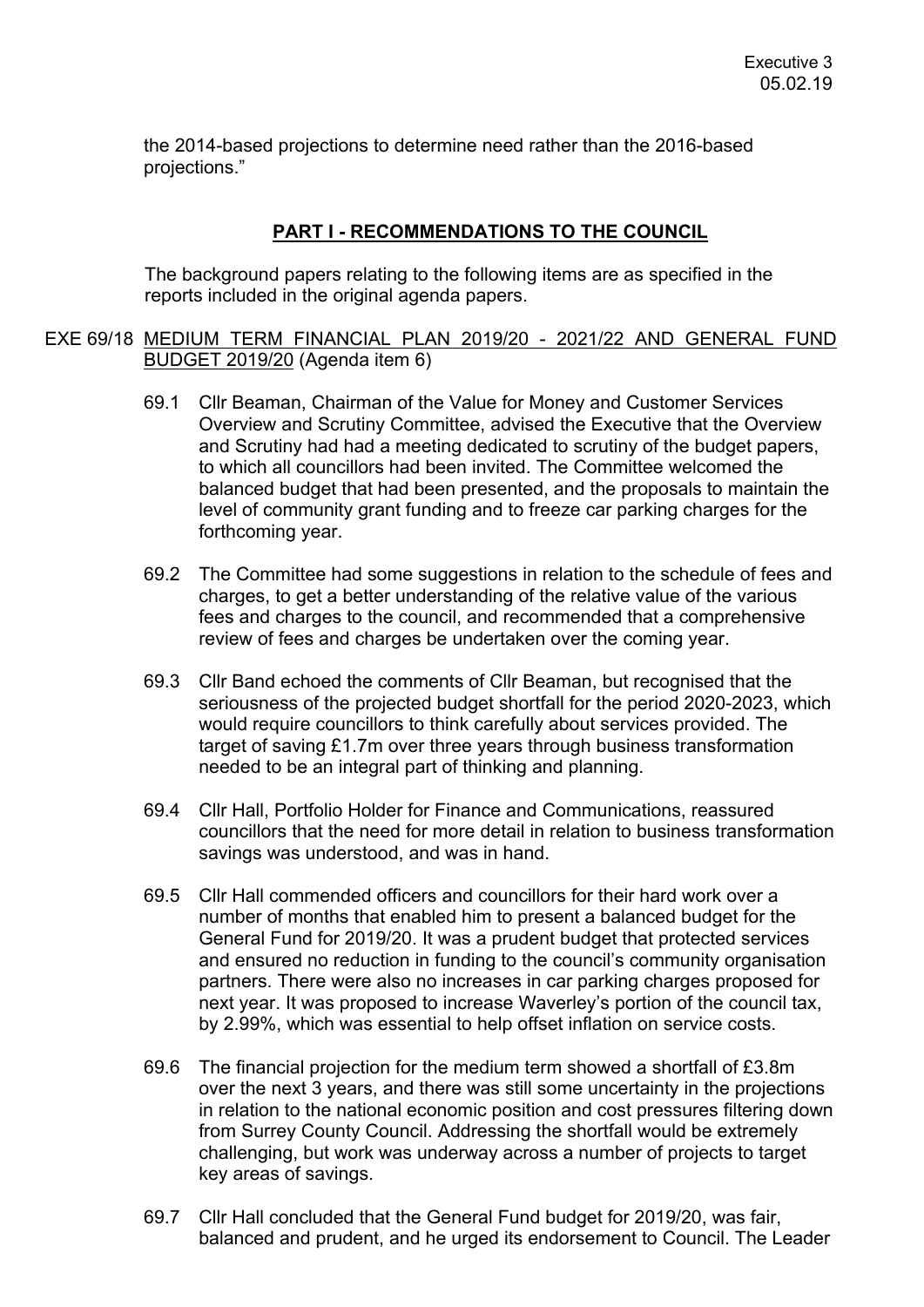echoed the thanks to officers and the Overview and Scrutiny Committee members, and the warning of tough times ahead and the challenge the council faced to continue to deliver services.

- 69.8 The Executive, having considered the comments of the Value for Money and Customer Services Overview & Scrutiny Committee, RESOLVED to RECOMMEND to Council that it:
	- 1. agrees a 2.99% increase in Waverley's element of Council Tax for 2019/20;
	- 2. agrees to make no change to the Council's existing Council Tax Support Scheme;
	- 3. approves the proposed Fees and Charges as shown at Annexe 4;
	- 4. approves the General Fund Budget for 2019/20, incorporating the pay award; and
	- 5. approves the 2019/20 General Fund Capital Programme as shown at Annexe 6.

### *[Reason: to enable the Council to agree its General Fund budget for 2019/20.].*

### EXE 70/18 HOUSING REVENUE ACCOUNT BUSINESS PLAN, REVENUE BUDGET AND CAPITAL PROGRAMME 2019/20 (Agenda item 7)

- 70.1 Cllr Hall advised the Executive that the report presented a robust position for the Housing Revenue Account. The Council had undertaken a major review of the HRA finances in light of government changes to HRA financing in 2016 which included a forced 1% rent reduction for four years. These changes had lost the HRA significant resources over the 30-year life of the business plan, but the updated Business Plan was realistic and robust: it provided resources to fund the 30-year stock maintenance forecast, and deliver proposals for building new affordable homes and investment in stock re-modelling.
- 70.2 Cllr Beaman and Cllr Band drew attention to the observations from the Value for Money and Customer Services Overview and Scrutiny Committee, which offered broad support for the HRA Business Plan, Revenue Budget and Capital Programme. They asked that in future it would be helpful to see a more detailed breakdown of the how the growth in the business plan was split between rent increases and the net increase in the number of council homes, in order to see the benefits of investment in housing stock.
- 70.3 Cllr King, Portfolio Holder for Housing, thanked the Overview and Scrutiny Committee for their observations and helpful suggestion that would provide more transparency to the business plan going forward.
- 70.4 Cllr King thanked the Head of Finance and Head of Housing Operations for their work to produce a business plan that was robust and sustainable despite the 1% rent reductions that the council had been forced to implement. She looked forward to the government confirming that councils would be able to introduce rent increases from 2020, and this news would prompt a further review of the business plan in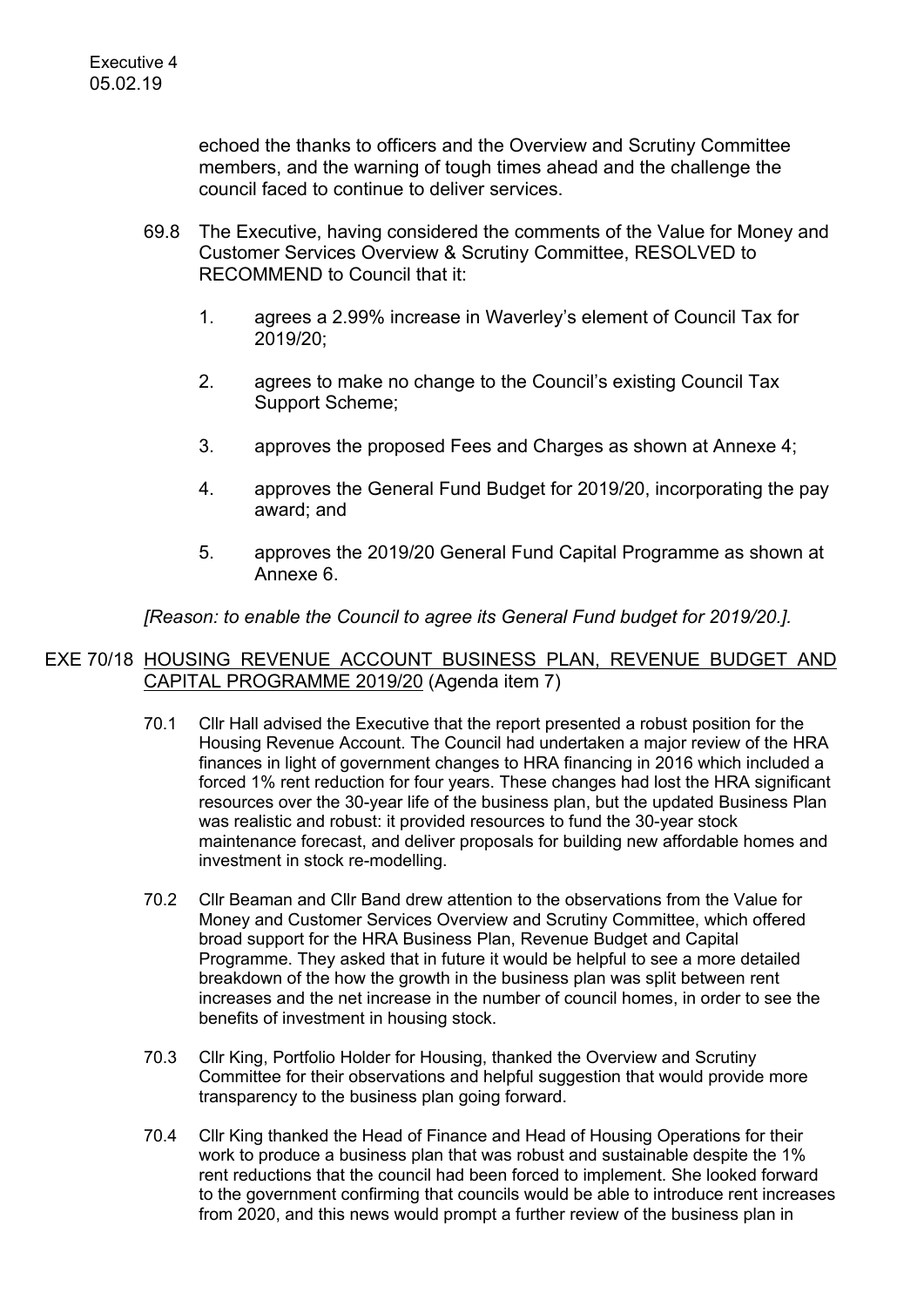order to plan how the increased funding to enable further investment in building new council homes.

- 70.5 In conclusion, the Leader reminded the Executive that Waverley is a significant social landlord in the borough, and the Housing Revenue Account was an important part of the business of the Council.
- 70.6 The Executive, having considered the comments of the Value for Money and Customer Services Overview & Scrutiny Committee, RESOLVED to RECOMMEND to Council that:
	- 1. the annual rent level of Council dwellings is reduced by 1% from the 2018/19 level with effect from April 2019, in compliance with the Welfare Reform and Work Act;
	- 2. the revised HRA Business Plan for 2019/20 to 2022/23 as set out at Annexe 1 is approved;
	- 3. the fees and charges are agreed as set out in Annexe 2;
	- 4. the 2019/20 Housing Revenue Account Capital Programmes as shown at Annexes 3 and 4 be approved; and
	- 5. the financing of the capital programmes be approved in line with the resources shown in Annexe 5.

*[Reason: to enable the Council to set the budget for the Housing Revenue Account for 2019/20.]*

# EXE 71/18 COUNCIL TAX EMPTY HOMES DISCOUNT AND EMPTY HOMES PREMIUM (Agenda item 8)

- 71.1 Cllr Beaman advised the Executive that the Committee endorsed the overall approach of using council tax flexibilities to encourage homeowners and landlords to bring empty properties back into occupation. However, the Overview and Scrutiny Committee suggested that the 50% discount be retained for 1-month, rather than being abolished altogether: this would allow time for landlords, including the Council, to carry out safety checks to properties between tenants. This was also more in-line with the approach of other Surrey districts.
- 71.2 Cllr Hall thanked the Overview and Scrutiny Committee for their consideration of the report and comments, and support of the principle of the Council doing what it can to bring empty homes into use. The current empty homes Council Tax discount of 50% for 6 months was the most generous scheme in the south-east.
- 71.3 Whilst the recommendation in the report was to abolish the discount entirely, having listened to the reasoning of the Overview and Scrutiny Committee, Cllr Hall proposed an amendment to the first of the two recommendations, so that the discretionary 50% discount for 'empty and substantially unfurnished properties' would be *reduced to 1 month* from 1 April 2019. The amendment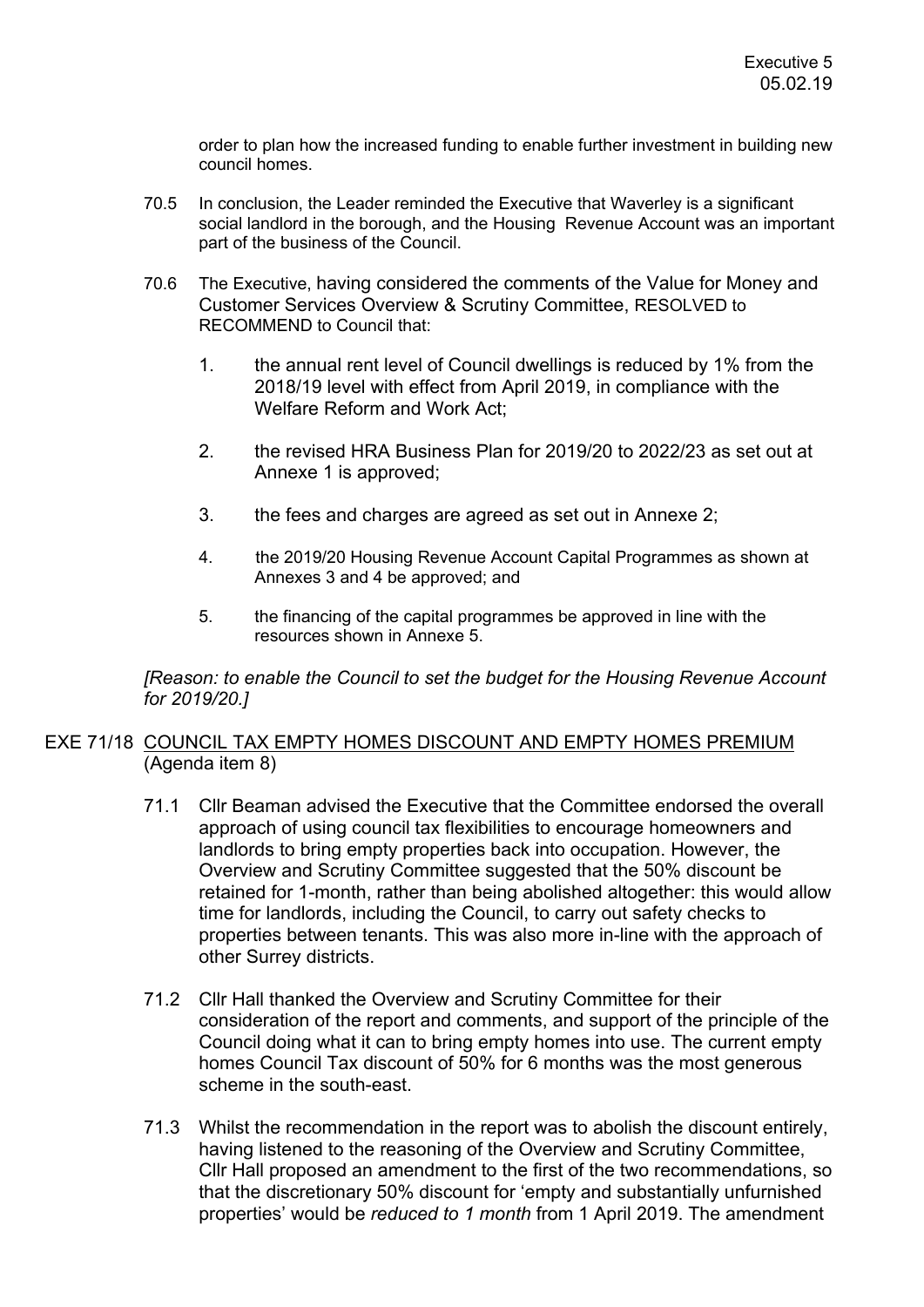was seconded by Cllr King, and unanimously agreed by the Executive to become the substantive recommendation.

- 71.4 The Executive, having considered the comments of the Value for Money and Customer Services Overview & Scrutiny Committee, then RESOLVED to RECOMMEND to Council that:
	- i. the discretionary 50% 6-month Council Tax discount for "empty and substantially unfurnished properties" is reduced to a 50% 1-month discount from 1 April 2019; and,
	- ii. the maximum additional council tax premiums on long term "empty and unfurnished properties" are applied according to the following commencement dates:
		- 200% extra (for properties empty for 5-10 years) (commencing in April 2020), and
		- 300% extra (for properties empty for 10+ years) (commencing in April 2021)

*[Reason: to encourage landlords and homeowners to bring empty properties back into occupation.]*

EXE 72/18 ANNUAL PAY POLICY STATEMENT 2019/20 (Agenda item 9)

- 72.1 The Leader reported that the Localism Act 2011 required all public authorities to adopt and publish an Annual Pay Policy Statement. There were minimal changes from 2018/19 and these were shown in tracked-changes.
- 72.2 The Executive RESOLVED to RECOMMEND to Council that the Annual Pay Policy Statement for 2019/20 be adopted.

*[Reason: in accordance with the Localism Act 2011 which requires al public authorities to publish an Annual Pay Policy Statement.]*

### **PART II - MATTERS OF REPORT**

The background papers relating to the following items are as specified in the reports included in the original agenda papers.

- EXE 73/18 RESCHEDULE OF BUDGET ELECTRICAL WORKS AT MOAT LODGE, CRANLEIGH (Agenda item 10)
	- 73.1 Cllr King introduced the report requesting that the remaining budget of £48,000 for non-urgent electrical upgrade and improvement works to communal areas in the Senior Living Scheme at Moat Lodge, Cranleigh be rescheduled from 2018/19 to 2019/20. Resourcing and delays in procuring consultants to complete a technical specification for the works meant that the necessary steps to complete the works with minimal disruption for residents could not be completed within the current financial year.
	- 73.2 The Executive RESOLVED that the remaining budget scheduled for year 2018/19 of £48,000 to complete communal electrical upgrade and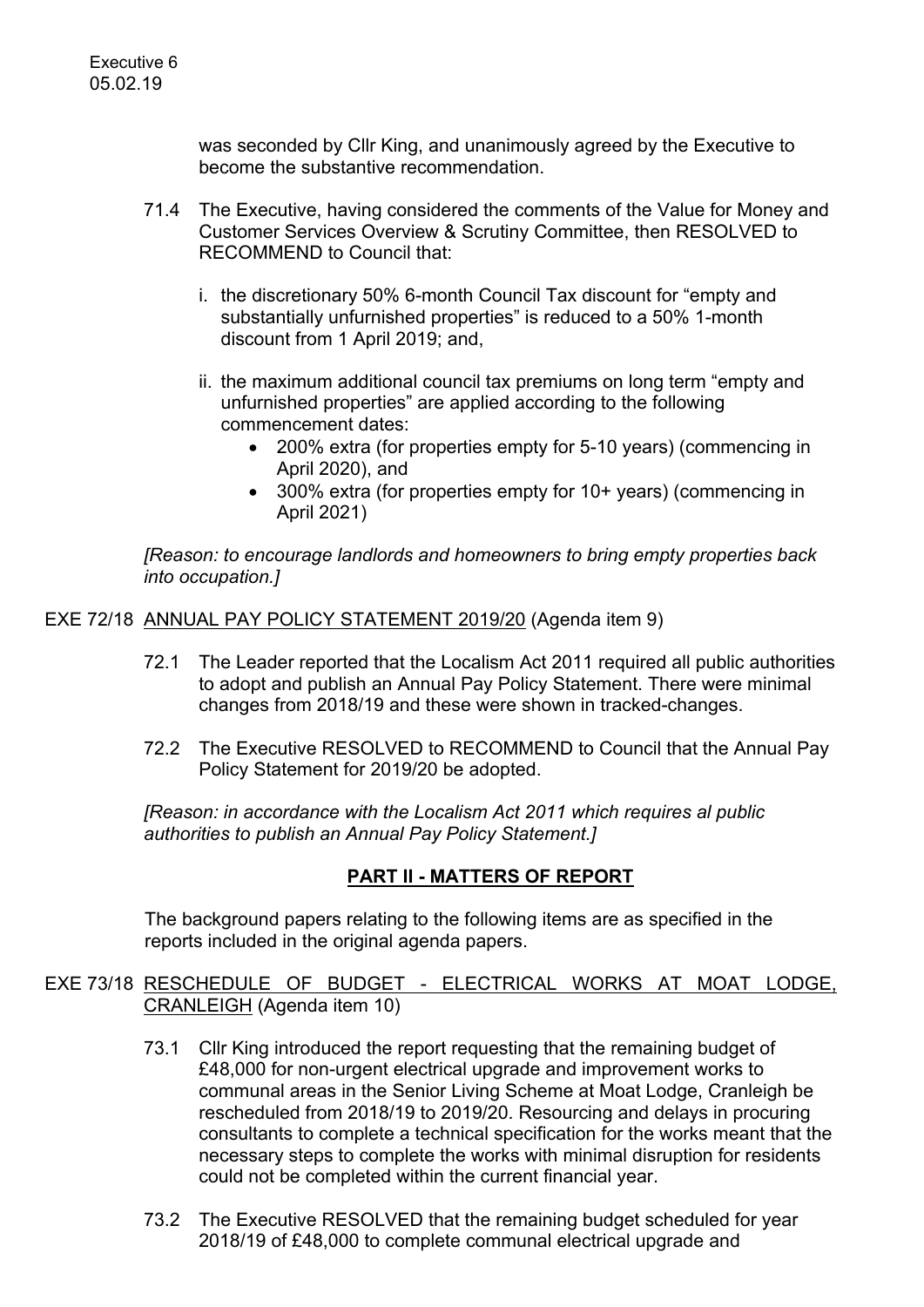improvement works in the Senior Living Scheme at Moat Lodge, Cranleigh is rescheduled into the financial year 2019/20.

*[Reason: to enable the completion of planned electrical works.]*

### EXE 74/18 RISK APPETITE STATEMENT (Agenda item 11)

- 74.1 Cllr John Gray, Chairman of the Audit Committee, advised the Executive that the Audit Committee members would be reviewing the Risk Appetite Statement at an informal briefing later in the week. He asked whether the matrix at Annexe 1 showed the risk appetite after mitigation, and the Leader confirmed that that was correct. Cllr Gray also queried whether the financial risk appetite of a loss of £50k-100k might inhibit the work of the Investment Advisory Board. The Leader advised that the Risk Appetite Statement provided guidance, but there may be occasions when exceptions could be made.
- 74.2 Cllr Hall emphasised that the Risk Appetite Statement would support day to day decision-making within the framework of the Risk Management Policy overseen by the Audit Committee, and aimed to provide consistency in judgements about balancing risk in decision-making. The document was the outcome of a considerable amount of work by councillors and officers who had examined the Council's appetite for taking managed risk in its activities.
- 74.3 Cllr Hall proposed an amendment to the recommendation, that the Risk Appetite Statement be *approved subject to comments from the Audit Committee, with any minor changes being delegated to the Strategic Director in consultation with the Portfolio Holder for Finance*. Cllr Edwards seconded the amendment, which was agreed unanimously by the Executive.
- 74.5 The Executive then RESOLVED that the Risk Appetite Statement be approved subject to comments from the Audit Committee, with any minor changes being delegated to the Strategic Director in consultation with the Portfolio Holder for Finance.

*[Reason: to enable a consistent and efficient approach to considering risk in meeting the objectives set out in the Corporate Strategy.]*

# EXE 75/18 PROPERTY MATTER - LEASE OF GRAFHAM AND SMITHBROOK CRICKET GROUND (Agenda item 12)

- 75.1 Cllr Seaborne advised the Executive that as ward councillor he endorsed the proposed grant of a lease of Grafham and Smithbrook cricket ground to Blackheath Cricket Club. It was sad that the Grafham and Smithbrook cricket club had declined, but the Blackheath Cricket Club was thriving and had a very active youth section.
- 75.2 Cllr Hall reminded Executive members that this was another in a succession of long leases of sports grounds and facilities granted to local sports club, which would enable the club to secure grant funding to make improvements to the grounds and pavilion. This was an important form of support to the